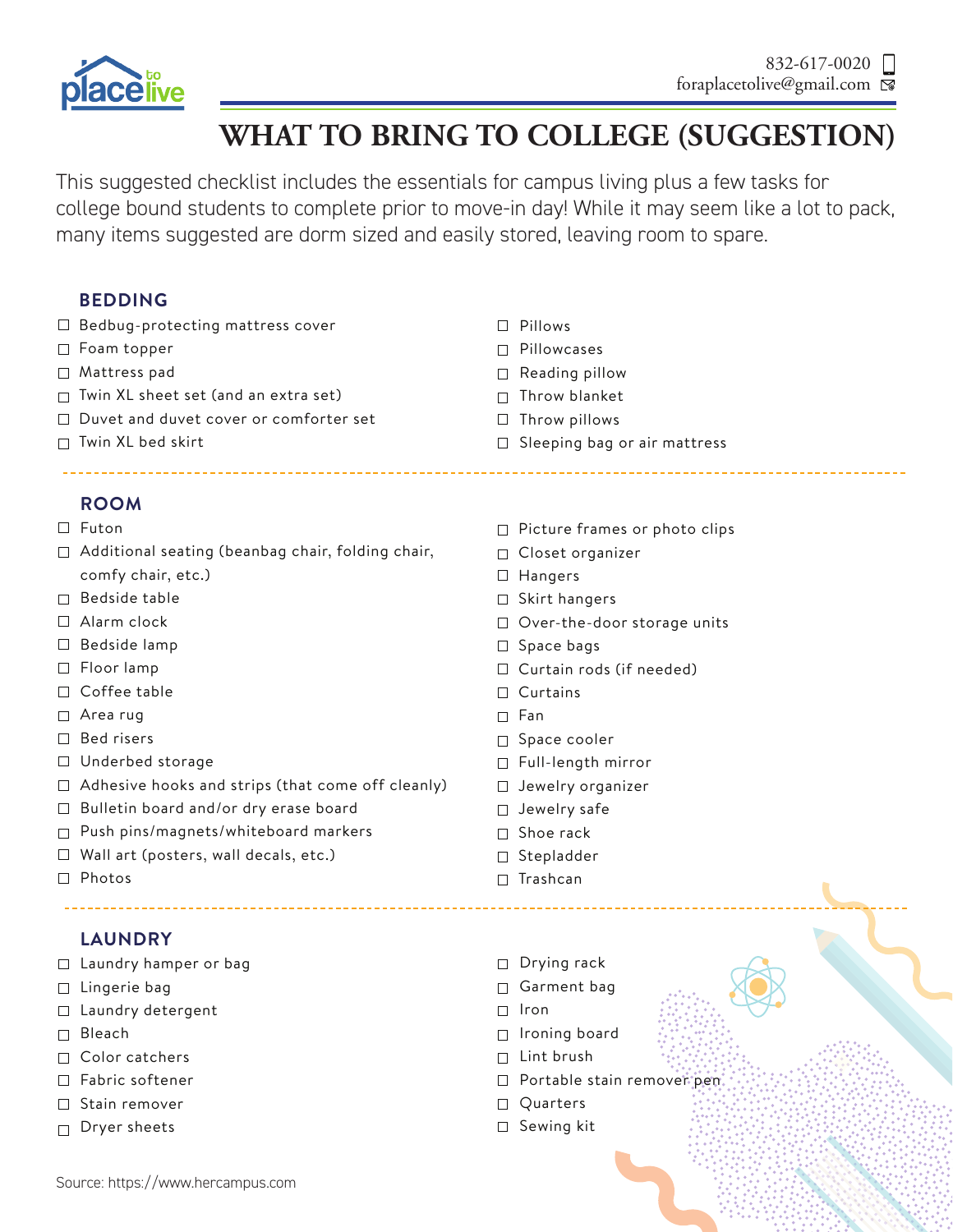## **FOOD**

- □ Bottled water
- $\Box$  Bulk snacks (candy, granola, dried fruit, etc.)
- Granola bars
- □ Popcorn
- Cereal
- □ Coffee
- Coffee creamer

# 

- **DESK/SCHOOL SUPPLIES**  $\Box$  Backpack or tote bag □ Binder clips
- □ Paper clips
- $\Box$  Binders
- $\Box$  Business cards
- □ Calculator
- Calendar
- $\Box$  Clicker (if you need one for class)
- Desk chair
- Desk lamp
- Desk organizer
- □ Envelopes
- □ Stamps
- □ Cards/notes to send home
- $\Box$  File folder for important documents

--------------------------------------

□ Folders

## **KITCHEN SUPPLIES**

- □ Blender
- $\Box$  Microwave
- $\Box$  Mini fridge
- $\Box$  Toaster
- $\Box$  Coffee maker
- □ Oven mitt
- Water boiler
- Water filter pitcher
- $\Box$  Reusable water bottle
- Utensils
- $\Box$  Dishes (bowls, plates, cups)
- $\Box$  Mugs
- $\Box$  Travel mug
- □ Bottle opener
- □ Can opener
- $\Box$  Chip clips
- $\Box$  Food storage containers
- □ Plastic wrap
- Paper plates
- $\Box$  Sugar
- $\Box$  Instant hot chocolate
- □ Microwaveable mac and cheese
- Ramen
- $\Box$  Soup
- $\Box$  Instant oatmeal
- $\Box$  Peanut butter and jelly
- □ Glue Notebook paper Notebooks  $\Box$  Notepads  $\Box$  Index cards □ Post-it notes Journal □ Laptop fan/stand  $\Box$  Pencil case □ Pencil sharpener  $\Box$  Pencils □ Erasers □ Pens/colored pens □ Permanent marker  $\Box$  Highlighters Wite-Out
- Planner
- □ Portfolio/portfolio case for
- interviews
- Rubber bands

--------------------------------------

- $\Box$  Ruler
- $\square$  Scissors
- □ Stapler
- $\square$  Staples
- □ Staple remover
- $\Box$  Tape
- $\square$  Textbooks
- $\Box$  Three-hole punch

- $\Box$  Sealable plastic bags
- $\sqcap$  Tinfoil
- $\Box$  Dish towels
- □ Paper towels
- $\Box$  Dishwashing soap
- $\Box$  Hand soap
- $\square$  Disinfecting wipes
- □ Glass cleaner
- □ Sponges
- □ Duster
- □ Broom
- Dustpan
- Mini vacuum
- Mop
- $\Box$  Trash bags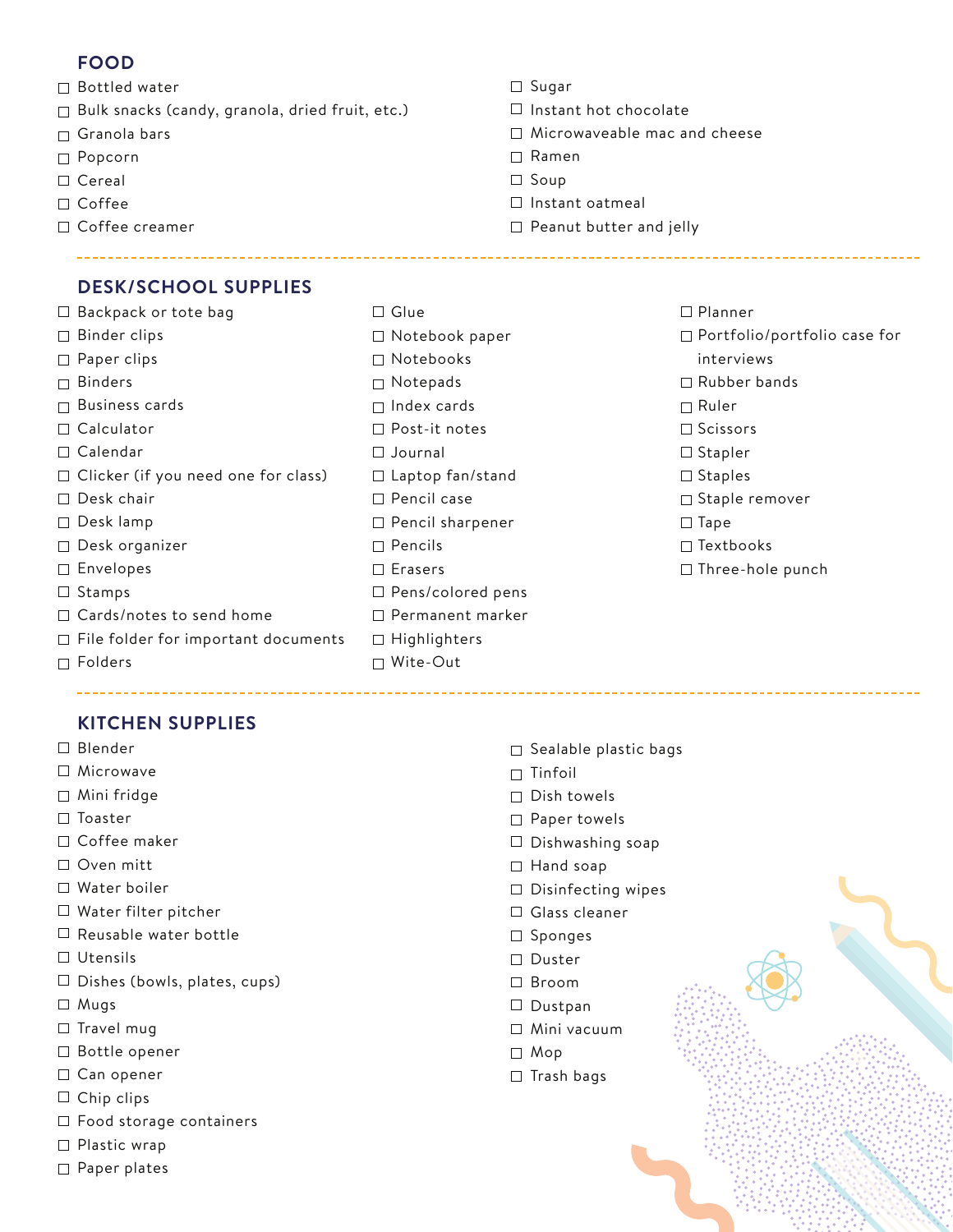## **TECH**

- $\square$  Laptop
- $\Box$  External hard drive
- $\Box$  Flash drives
- $\Box$  Keyboard
- Wireless mouse
- $\Box$  Lap desk
- □ Laptop Case
- Camera
- □ SD card for camera
- E-reader
- $\Box$  Tablet
- $\Box$  Chargers (phone, laptop, camera, etc.)
- □ Portable phone charger
- □ Ethernet cable
- □ HDMI cable

## **BATHROOM**

- Air freshener
- $\Box$  Shower curtain and rings (if needed)
- □ Shower mat
- □ Shower organizer (if your school allows it)
- □ Upgraded showerhead (if your school allows it)
- □ Bathroom rug

## **TOILETRIES**

#### PRODUCTS

- □ Bar soap
- □ Body wash
- Shampoo
- □ Conditioner
- $\Box$  Shaving Cream
- $\Box$  Waxing strips
- □ Hair removal cream
- $\Box$  Lotion
- $\Box$  Self tanner
- Deodorant
- Sunscreen
- $\Box$  Face wash
- Moisturizer
- Mask
- Acne medicine/cream
- $\Box$  Foundation
- Concealer
- □ Bronzer
- Blush
- $\Box$  Extension cords
- Adapters (HDMI, ethernet, etc)
- $\Box$  Headphones and spare headphones
- $\Box$  Speakers
- □ Printer
- □ Printer ink
- $\Box$  Printer paper
- □ Router
- $\Box$  Surge protectors
- $\Box$  TV
- $\Box$  TV stand
- □ Batteries

- $\Box$  Shower shoes □ Shower cap □ Shower caddy Bath pouf Loofah □ Washcloths  $\Box$  Bath towels  $\Box$  Hand towels
- Bathrobe
- □ Tumbler/cup
- $\Box$  Bathroom cleaning supplies (if you need them for your dorm: i.e., drain cleaner, glass cleaner, rubber gloves, shower cleaner, sponges, toilet brush, toilet cleaner) Scale
- □ Highlighter □ Eye cream Eyeshadow □ Eyeliner Mascara Eyebrow pencil  $\Box$  Lip balm  $\square$  Lipstick Makeup remover  $\Box$  Hair gel □ Hair mousse □ Hairspray □ Nail polish □ Nail polish remover □ Toothpaste Mouthwash Antibacterial gel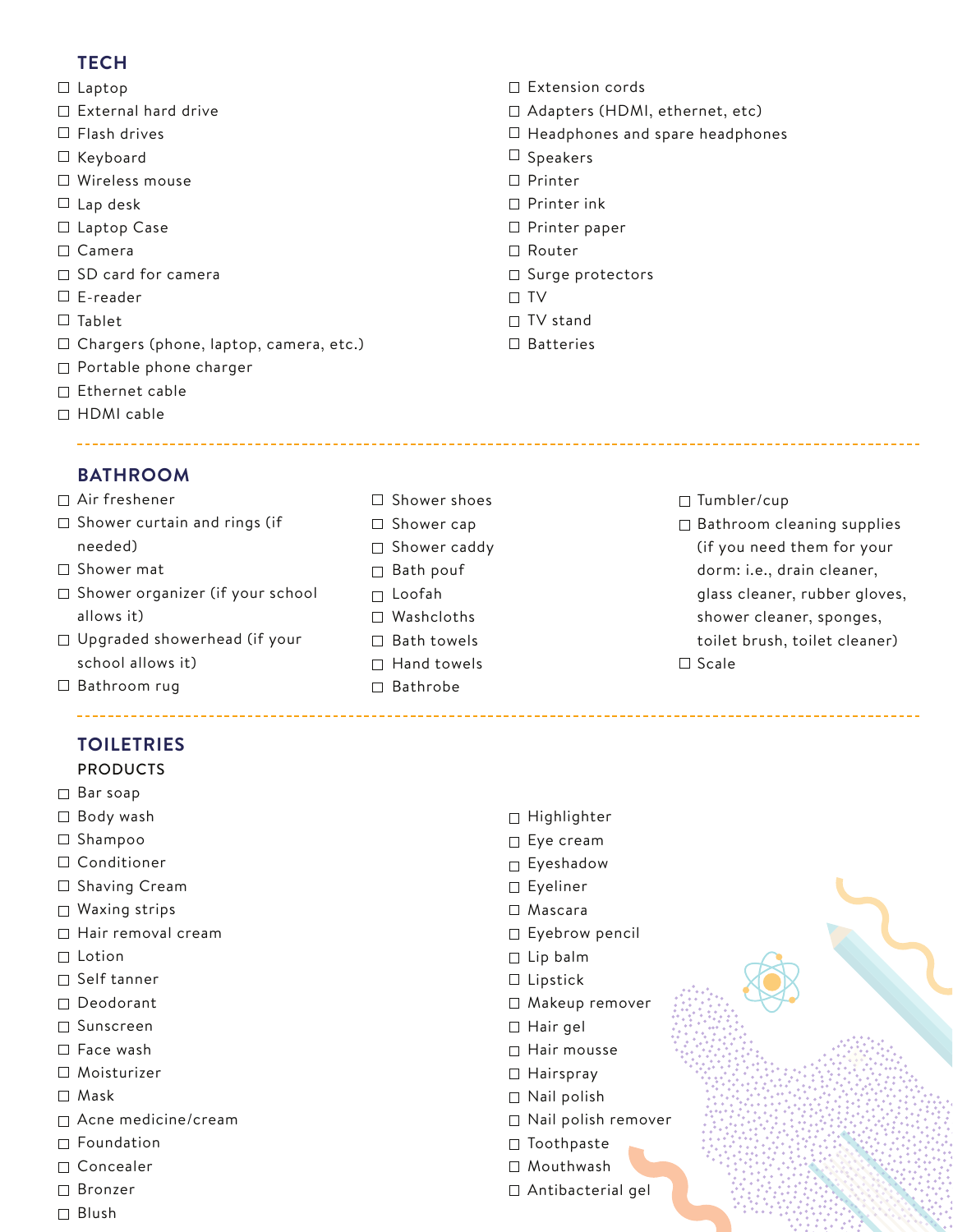### **TOILETRIES CONT.**

#### **SUPPLIES**

- $\Box$  Hand mirror
- □ Toothbrush
- $\Box$  Floss
- □ Toothbrush holder
- □ Razor
- $\square$  Tweezers
- $\Box$  Hairbrush
- □ Comb
- □ Bobby pins
- □ Blow dryer
- □ Diffusers
- $\Box$  Hair curlers
- $\square$  Curling iron
- □ Hair straightener
- $\Box$  Hair ties

## **CLOTHING**

- Bras
- Underwear
- □ Shapewear
- □ Sports bras
- Pajamas
- Casual dresses
- Little black dress
- $\square$  Semi-formal dresses
- Formal dress
- □ Going-out clothes
- Long-sleeve shirts
- $\square$  Short-sleeve shirts
- $\Box$  T-shirts
- $\Box$  Tank tops
- $\Box$  Jeans
- □ Pants
- Leggings/Yoga pants
- □ Shorts
- $\Box$  Skirts
- $\Box$  Professional clothing (dress, dress pants, buttondown shirts, skirts, blazers, shoes, purse)
- □ Belts
- $\Box$  Tights
- $\Box$  Sweaters
- $\Box$  Sweatpants
- $\Box$  Sweatshirts
- $\Box$  Fleece
- □ Jackets
- Raincoat
- Winter coat
- $\Box$  Hair clips
- $\Box$  Headbands
- $\Box$  Contacts, solution, and case
- Eyeglasses and case
- Eyeglass cleaner
- □ Cotton balls
- □ Cotton swabs
- $\Box$  Tissues
- Makeup brushes
- $\Box$  Nail clippers
- $\Box$  Nail files
- □ Pumice stone
- $\Box$  Tampons and pads
- □ Toilet paper
- Gloves
- Workout clothes
- Athletic sneakers
- Boots
- □ Casual shoes
- $\Box$  Flats
- □ Flip-flops
- $\Box$  Heels
- $\Box$  Rain boots
- $\square$  Snow boots
- $\square$  Slipper socks
- $\Box$  Socks
- $\Box$  Socks for rain boots
- $\square$  Slippers
- Sunglasses
- $\Box$  Bathing suits
- $\Box$  Hats
- $\Box$  Scarves
- Watch
- Wristlet
- $\Box$  Everyday purse
- $\Box$  Formal clutch
- Going-out purse
- Gym bag
- □ Jewelry
- $\square$  Costume clothing for theme parties/
- extracurricular events